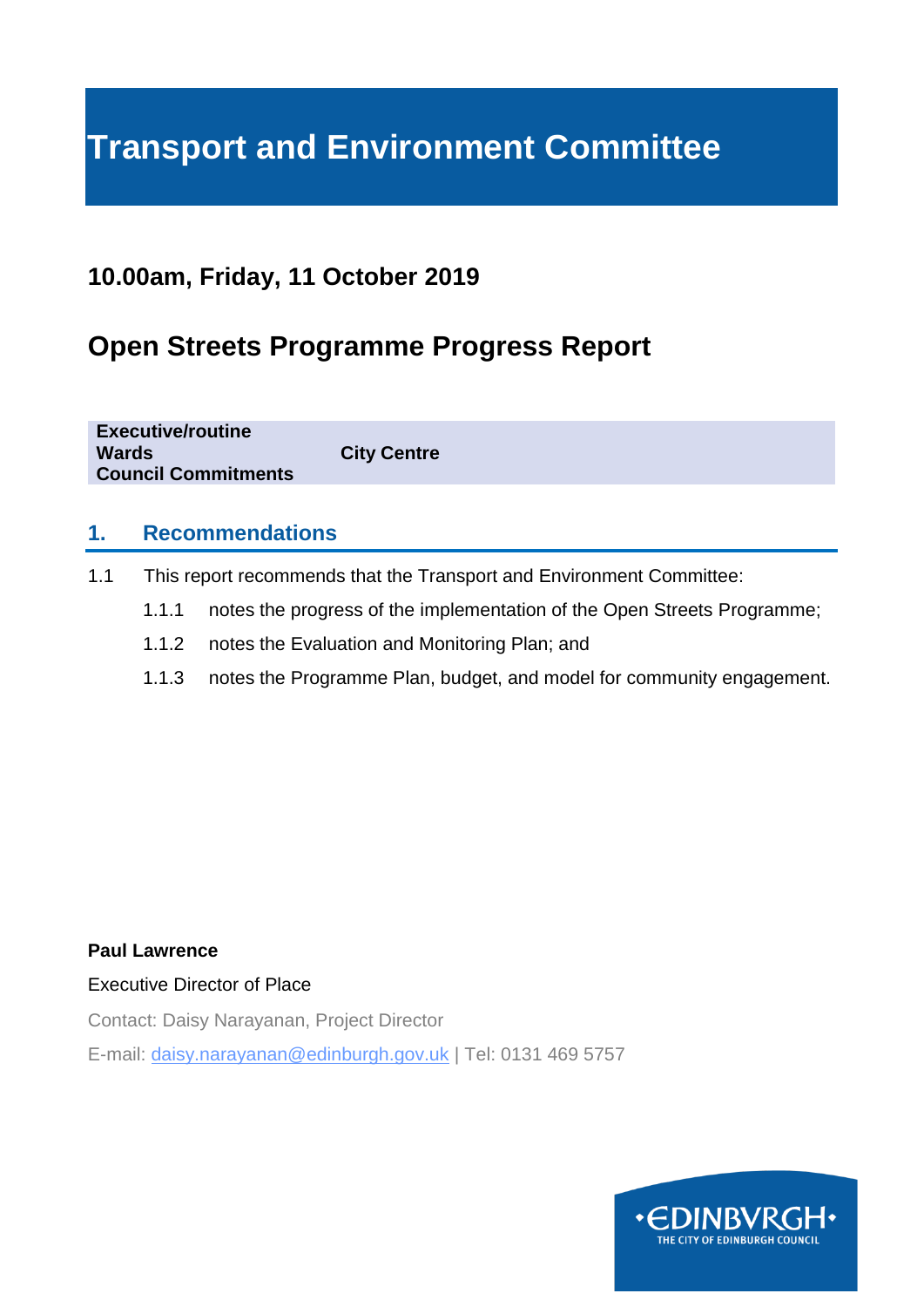**Report**

# **Open Streets Programme Progress report**

### **2. Executive Summary**

- 2.1 In [February 2019,](https://democracy.edinburgh.gov.uk/Data/Transport%20and%20Environment%20Committee/20190228/Agenda/$item_72_-_edinburgh_connecting_our_city_transforming_our_places_findings_of_public_engagement_and_next_steps.xls.pdf) the Transport and Environment Committee approved the scale and delivery process for an 18-month Open Streets Programme. The public engagement in August 2018 was focussed around 15 ideas to create a more active and connected city, a healthier environment, a transformed city centre and improved neighbourhood streets. Edinburgh is the first city in the United Kingdom to implement an Open Streets Programme with an inaugural event on the 5 May 2019.
- 2.2 Open Streets is supported in its delivery by funding partners including Sustrans through the "Places for Everyone" programme. The early evidence and feedback from business as well as residents has been broadly positive and indicate a preference for early consultation and consistency in the implementation of Open Street initiatives.
- 2.3 This report summarises the progress to date in delivering the first three Open Streets days. There has been considerable interest from other cities in the United Kingdom as well as international interest in Edinburgh's approach and there is scope for "best practice" models of engagement to be shared in as part of the Open [Streets](https://openstreetsproject.org/) movement.

#### **3. Background**

- 3.1 [Connecting our City, Transforming our Places](https://democracy.edinburgh.gov.uk/Data/Transport%20and%20Environment%20Committee/20180809/Agenda/item_78_-_edinburgh_connecting_our_city_transforming_our_places_-_public_engagement_on_city_mobility_plan_low_emissi.pdf) became Edinburgh's largest public engagement of 2018 with three quarters of respondents supporting traffic reduction in the city centre, access restrictions for the most polluting vehicles and the creation of more vehicle-free streets. Overall 88% of respondents felt that Edinburgh needed to make changes to deliver a city fit for the future.
- 3.2 The case for change was presented most recently in the [City Centre Transformation](https://democracy.edinburgh.gov.uk/Data/Transport%20and%20Environment%20Committee/20190516/Agenda/item_71_-_edinburgh_city_centre_transformation_-_proposed_strategy.pdf) report presented to Committee in May, placing people at the heart of future change. The ambitious plan details the proposals that will deliver to this vision to bring economic, social, and environmental benefits.
- 3.3 The Open Streets programme of vehicle-free days on the first Sunday of every month is aligned to this strategy, developed around five objectives as set out in the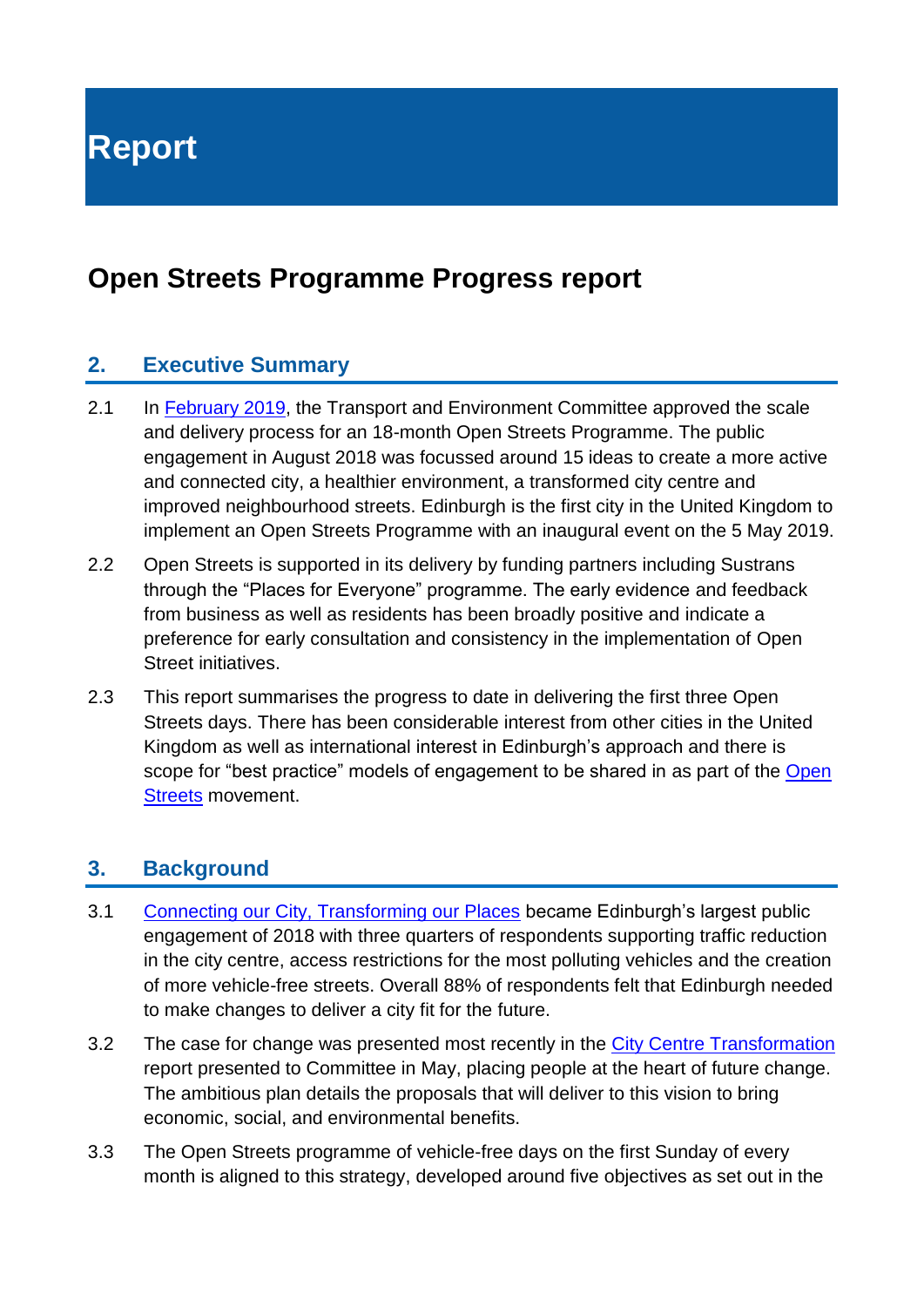main report including one to inform future initiatives for the city. Adopting a position as an early exemplar of how things could work, provides opportunities to develop iterative approaches, learn as we roll out the programme and adapt to meet changing demands.

## **4. Main report**

#### **Programme Update**

- 4.1 Open Streets was inaugurated on 5 May with an opening event hosted by the City of Edinburgh Council. There was involvement on the day from key stakeholders and funders; Transport Scotland, Paths for All, Sustrans, the Active Nation Commissioner for Scotland, Lee Craigie and the Walking and Cycling Commissioner for Greater Manchester, Chris Boardman. Wide media coverage focused on the positioning of Edinburgh as the first city in the United Kingdom to lead on a regular programme of street closures.
- 4.2 While the feedback reflected broadly positive views, there were some concerns over access to the Open Streets areas for people disabilities or those with limited mobility. These concerns were followed up directly with respondents and improvements in communications have been made on access arrangements, highlighting the support available for those who need assistance to enjoy the vehicle free spaces. There was also feedback regarding strengthening the communication around the programme and identification of Open Streets areas, especially at the entrance and exits to the Open Streets area. Plans have been developed to introduce a central information point, street and barrier signage which will be implemented in the next phase of the programme.
- 4.3 Two further events ran on 2 June and 7 July. The programme was developed with community collaboration and consultation. The aim is not to deliver a professional arts or cultural event but to assist communities in shaping and showcasing how the spaces could be used.
- 4.4 The Open Streets programme did not run over the summer festivals period in August and September. The next phase resumed on 6 October for three months; with discussions underway with residents, community groups and businesses to continue their involvement in developing the October to December programme.
- 4.5 The project team will continue to seek ways to improve upon communication; including attending regular meetings of organisations in the Old Town e.g. the Community Council, The Old Town Association, Old Town Development Trust, GRASS, the places of worship, resident and business groups to help further develop the programme.

#### **Funding Model and Budget**

4.6 The Open Streets programme is funded and supported by the 'Places for Everyone programme which is managed by Sustrans. A budget was submitted with the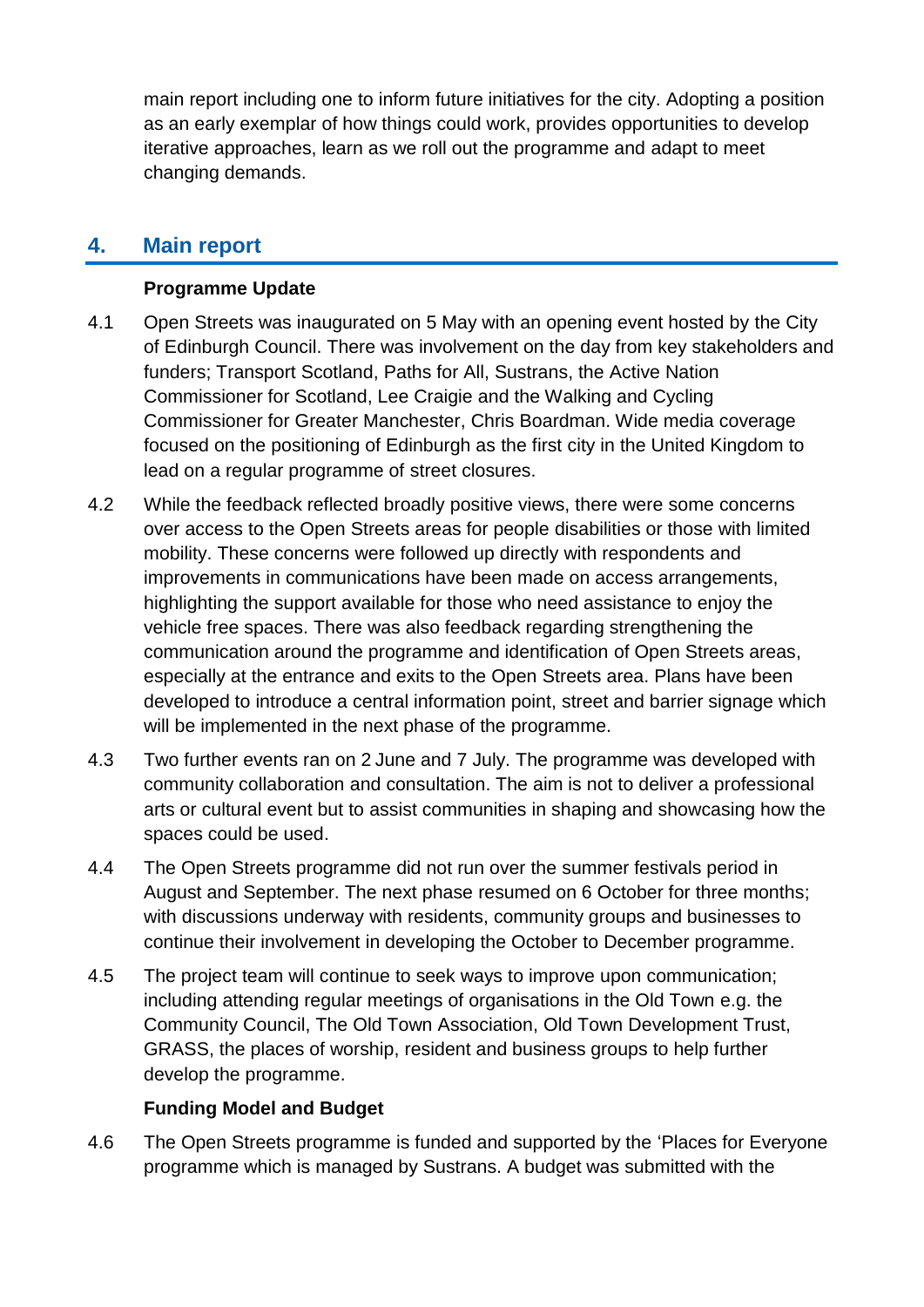project application to cover the full 18-month programme which will run until December 2020.

| <b>Open Streets Budget</b>                                            | <b>May-July</b><br>19 | Oct-<br>Dec19 | <b>Jan-Mar</b><br>201 | <b>Totals</b> |
|-----------------------------------------------------------------------|-----------------------|---------------|-----------------------|---------------|
| Traffic Management, Parking<br><b>Enforcement, TTRO</b>               | £27,980               | £27,980       | £27,980               | £83,940       |
| <b>Security, First Aid</b>                                            | £9,788                | £10,140       | £10,140               | £30,068       |
| <b>Event Staffing &amp; Volunteers</b>                                | £14,260               | £12,400       | £12,400               | £39,060       |
| <b>Equipment and activations;</b><br>planters, toilet, and radio hire | £5,500                | £5,500        | £5,500                | £16,500       |
| <b>Communications</b>                                                 | £4,000                | £3,500        | £2,000                | £9,500        |
| <b>Evaluation and Monitoring</b>                                      | £3,000                |               | £3,000                | £6,000        |
| <b>Total 19/20</b>                                                    | £64,528               | £59,520       | £61,020               | £185,068      |

#### **Evaluation and Monitoring**

- 4.7 A programme for evaluation and monitoring has been developed with partners like Sustrans and the University of Edinburgh, based on the objectives and measures agreed in May 2019. The formal approach includes:
	- 4.7.1 On-Street Surveys
	- 4.7.2 Footfall Counters
	- 4.7.3 Retail Vitality Survey, Business Survey
	- 4.7.4 Focus Groups with residents
	- 4.7.5 Interviews with Service Providers
	- 4.7.6 Social Media Analysis
- 4.8 Local businesses were invited to provide feedback in the Business Survey in July 2019 with a further prompt in September. Initial feedback indicates that businesses would like to have more involvement and consultation on Open Streets. The final feedback will be shared with Committee in a future Business Bulletin. Engaging with the local businesses is important and will provide an opportunity for collaboration with community groups, residents and the wider population in the city who visit Open Streets. In consultation with the developing Business Improvement District, the Federation of Small Businesses and Edinburgh Chamber of Commerce, a focus group will be established to take forward this work and assist in shaping the programme moving forward.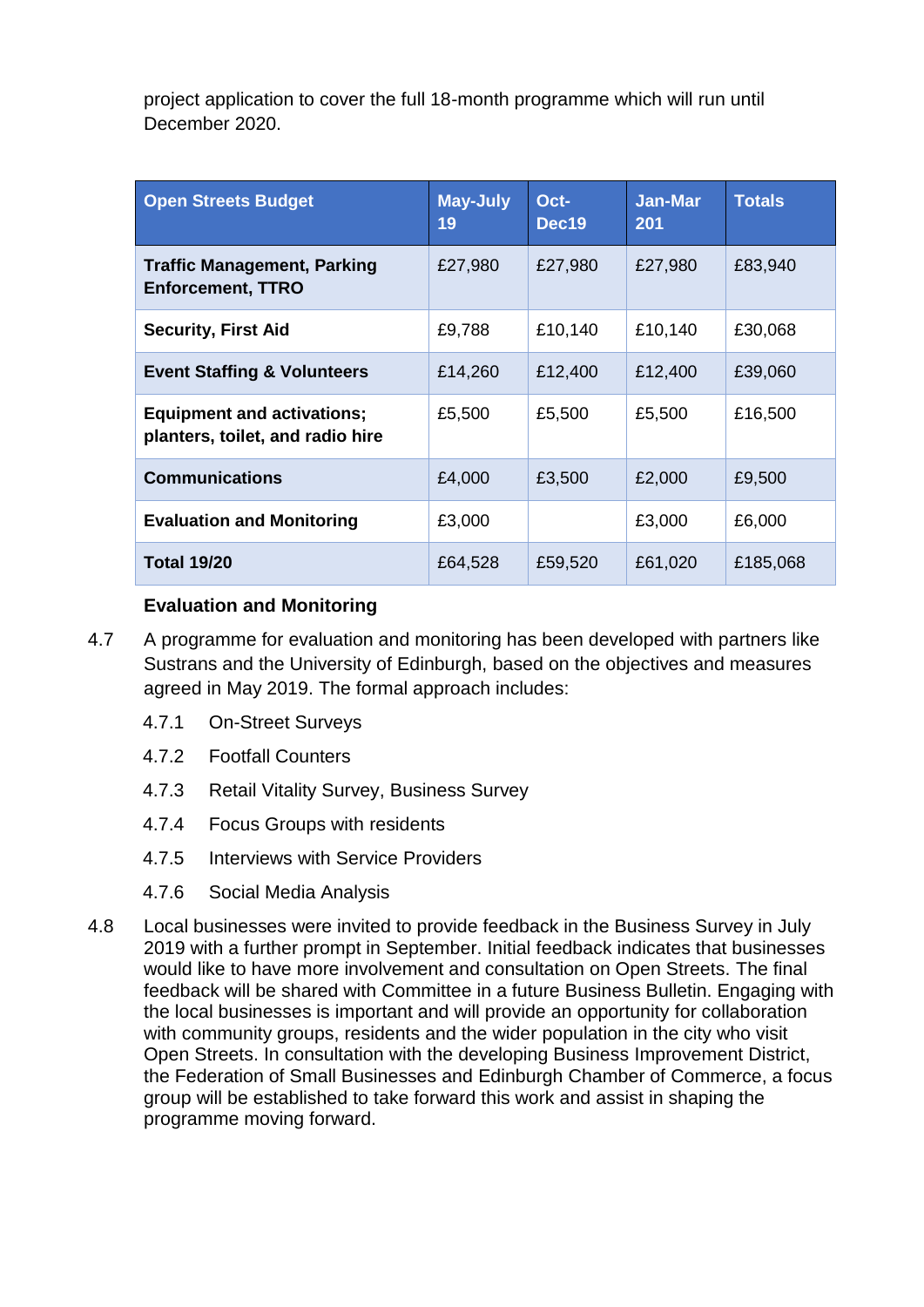- 4.9 In addition, Edinburgh Futures Institute are interested in the way that big data analysis may be able to determine well-being and diversity of use in public spaces and discussions on this will continue.
- 4.10 A full report on key findings will be prepared for committee, May 2020.

#### **Early Feedback and Impacts**

- 4.11 During the demonstration phase of the programme, residents, businesses, and other local stakeholders have been in contact with Open Streets. There have been a range of comments and queries, the following is intended to offer a balanced perspective on the challenges, also benefits of implementing temporary vehicle free spaces.
	- 4.11.1 Residents in the area have commented on the challenges faced because of the diversion of the 35 bus service. Discussions are ongoing with different resident's groups on alternative "green" travel options including use of etrikes to assist movement around the area and to nearby bus routes.
	- 4.11.2 NHS District Health Team the team are reassured with the access arrangements for their staff who are required to use their cars to visit patients living in the Open Streets area.
	- 4.11.3 Residents in Parliament Square and Victoria Street have commented on their satisfaction with Open Streets; enjoying the quieter spaces and no vehicles.
	- 4.11.4 An Edinburgh resident who attended May and July Open Streets commented on how much his family enjoys the opportunity and would welcome this every Sunday. As someone who had trialled an e-bike in May, the respondent confirmed that he had subsequently purchased one for regular commuting, changing from a daily drive into work.
	- 4.11.5 Access Panel members have offered comments on the need to improve signage, ensure the provision of "quieter spaces" and advice on the role of stewards. they are keen to ensure that staff are proactive in looking out for people who may need help.
	- 4.11.6 Canongate businesses have welcomed Open Streets as this provides a more relaxed atmosphere and quieter spaces for their customers. One owner has commented that this has been an opportunity to get to know our neighbours and is keen to participate in activities.
	- 4.11.7 There has also been detailed feedback comparing the first Open Streets event in May to the last one in July reflecting on the progress made in three months.
- 4.12 Some changes made through feedback received were:
	- 4.12.1 Road closure barriers in July were moved further forward towards to main road, creating safer pedestrians crossing inside the Open Streets zones with people no longer crossing in between cones and barriers.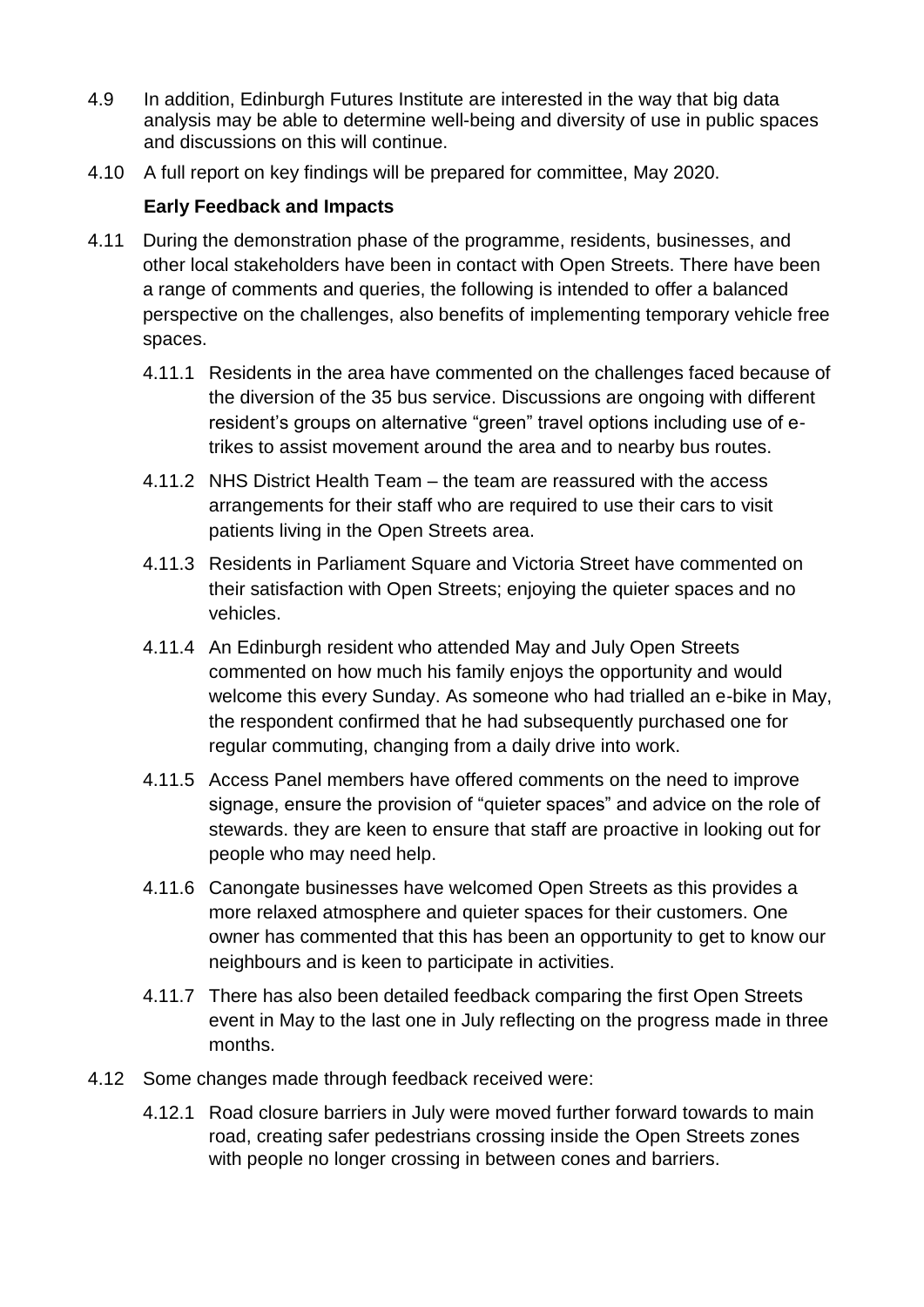- 4.12.2 Parking restriction cones were removed from the side of the roads and traffic management vehicles were instructed to park outside the Open Streets zones.
- 4.13 The stewards and volunteer briefings were informed by feedback and by the July event, the feedback was that it felt more 'normal'.
- 4.14 More partnerships emerged and existing partnerships were strengthened, for example with Edinburgh World Heritage Trust, UNESCO City of Literature, Scottish Poetry Society, active travel organisations and others, to ensure a well-balanced approach to activities.
- 4.15 Looking ahead, feedback will continue to be monitored, considering the following for future Open Streets:
	- 4.15.1 Looking at ways to reduce the number of vehicles at the top of the Lawnmarket, and Castle Hill.
	- 4.15.2 Explore the potential to have the road closure at the foot of the Royal Mile, including the Canongate.
	- 4.15.3 Explore the potential to amend the traffic lights at major junctions to allow pedestrians to cross safely and with enough time.
	- 4.15.4 Continue to review the position of road signs, barriers and activities to ensure safety and a sense of welcome in the Open Streets areas.
	- 4.15.5 Continue to monitor any conflict between people on foot and bicycle in the Open Streets areas.

### **5. Next Steps**

- 5.1 The first three Open Street events have demonstrated the importance of planning, consultation and need for careful, balanced approaches to managing the spaces to ensure accessibility for all.
- 5.2 The process of an "all services" debrief has been beneficial and will continue to be an essential operational requirement as the programme progresses towards a mainstreamed approach.
- 5.3 The need to align related activities is critical to ensure a collaborative approach is adopted in the consultation of residents who are affected by longer term diversions and disruptions to daily routines. Consideration will be given to the project governance for Open Streets, alongside other related activities.
- 5.4 In scaling up and extending the practice of open streets, there is a need to develop operational guidance, toolkit and flowchart to build on good practice, maintain safety and embed the principles of initiating "people friendly" streets.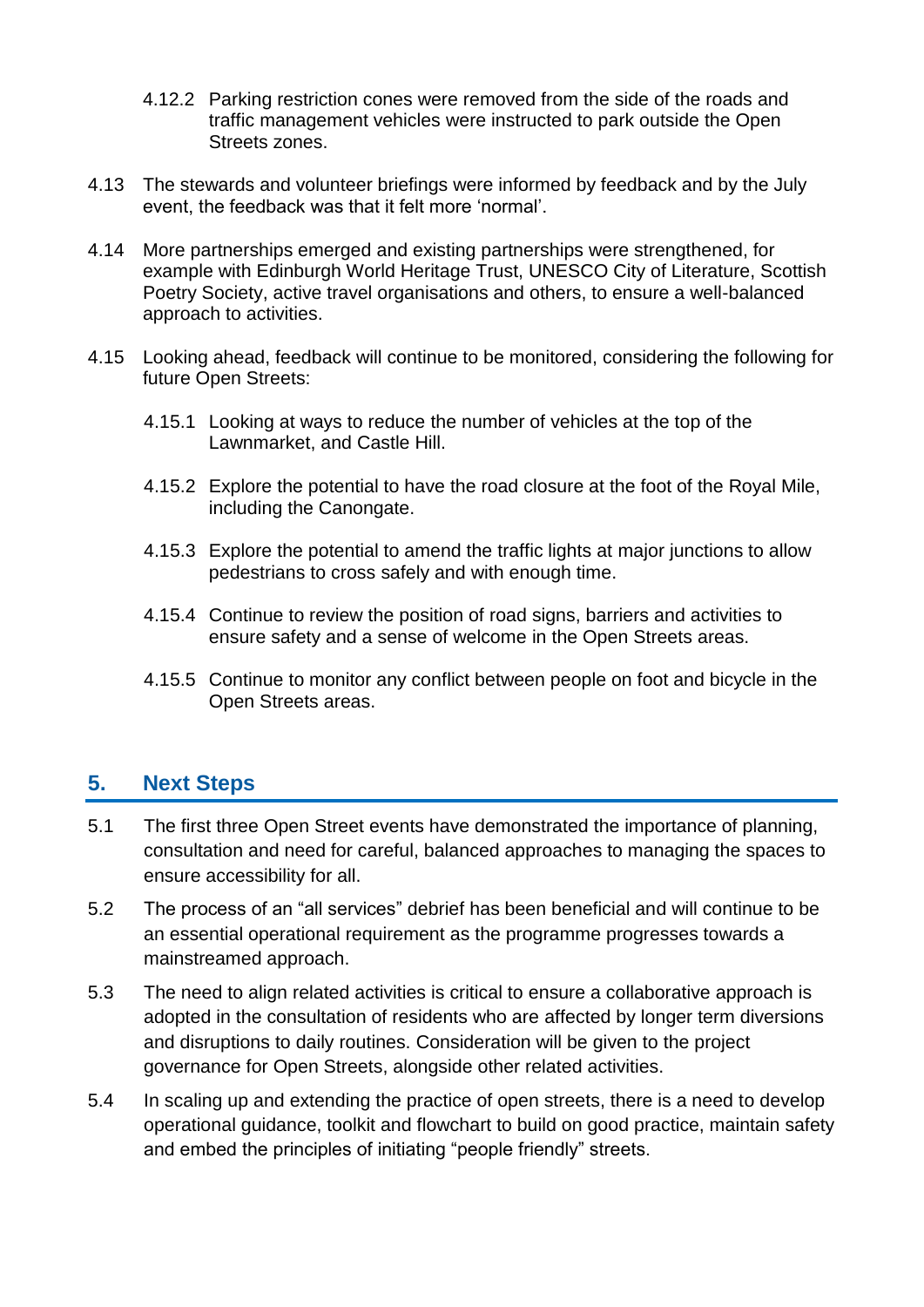- 5.5 Adapting to local demand and being flexible during the Open Streets programme to changing needs will assist in shaping the ethos, also depth of the interactions over the full period of time.
- 5.6 A key task will continue to be the overview of public safety, traffic management and maintenance of a risk register.
- 5.7 Open Streets evaluation and monitoring will continue to form an important strand of the programme as we move to the autumn.

# **6. Financial impact**

- 6.1 The programme at present is dependent on grant funding for the 18-month period until December 2020. This has been secured by Sustrans through the 'Places for Everyone' Fund.
- 6.2 There is potential to investigate the potential for business sponsorship and involvement to reduce this level of investment from public funds. This will be progressed over the coming months.

# **7. Stakeholder/Community Impact**

- 7.1 The vision of Open Streets is to engage with all who live, work, visit the old town, involving, and empowering the community to take ownership of the "vehicle free streets". The programme is developed in consultation with community groups and plans continue to be influenced by the regular feedback from the different interest and representative groups.
- 7.2 This wide range of consultation extends to key services and agencies that work with residents including primary care health professionals. There is a need to minimise the impact and delay for residents who may require home care. We are in frequent contact with the area health team who provide this service to ensure that there is essential vehicle access for this team.
- 7.3 The needs of people who have a disability or other health concerns that may limit their mobility is important to ensure that the area is accessible to everyone who can benefit from the cleaner air and reduced congestion. The engagement programme has included meetings with specialist groups representing the interests of people with disabilities and additional needs. The feedback and involvement from these groups is ongoing and will inform future planning.

### **8. Background reading/external references**

8.1 Edinburgh: Connecting our city, Transforming our places Findings of Public Engagement and Next Steps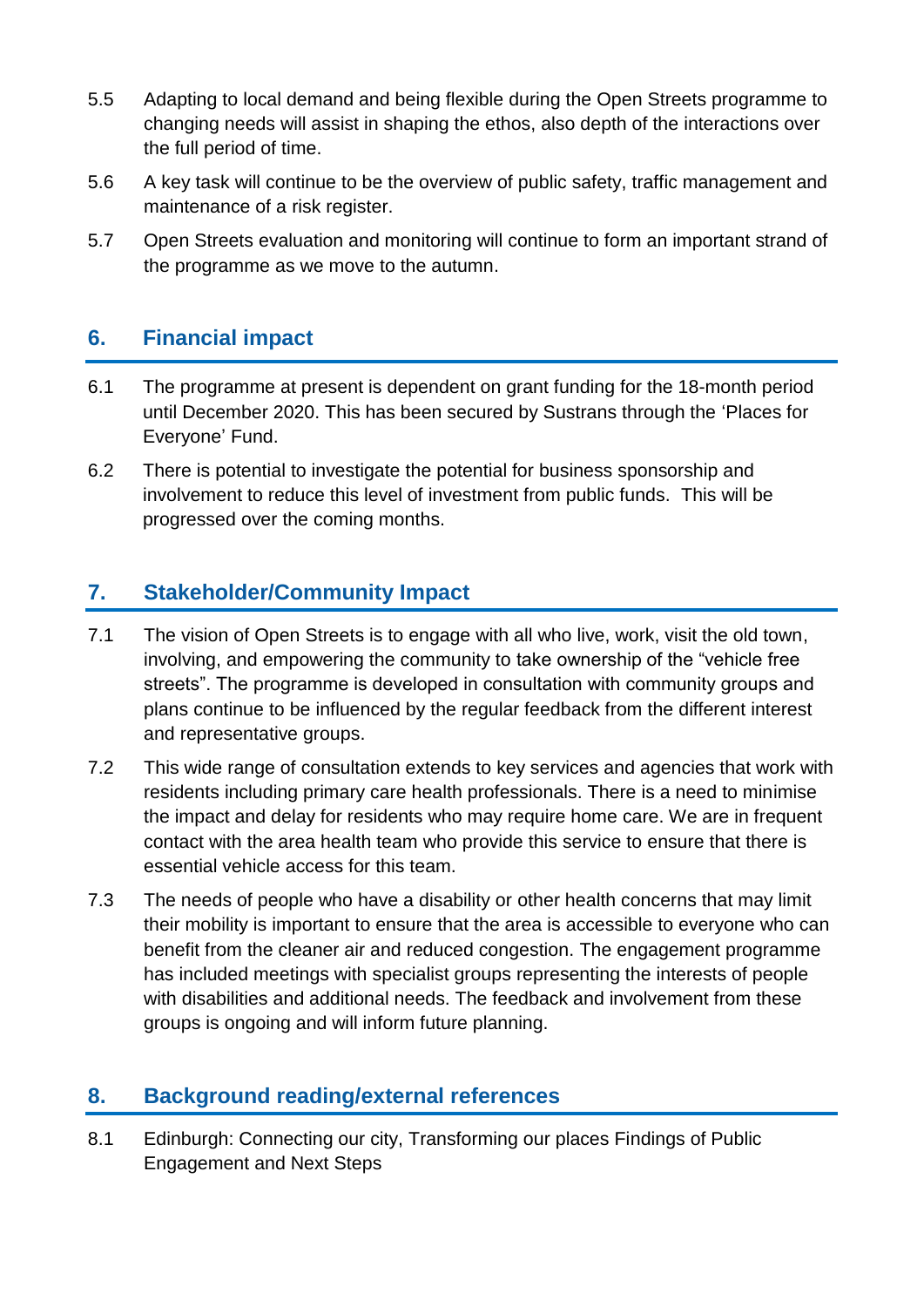# **9. Appendices**

9.1 Appendix 1 – Visitor and Resident Survey Results (interim)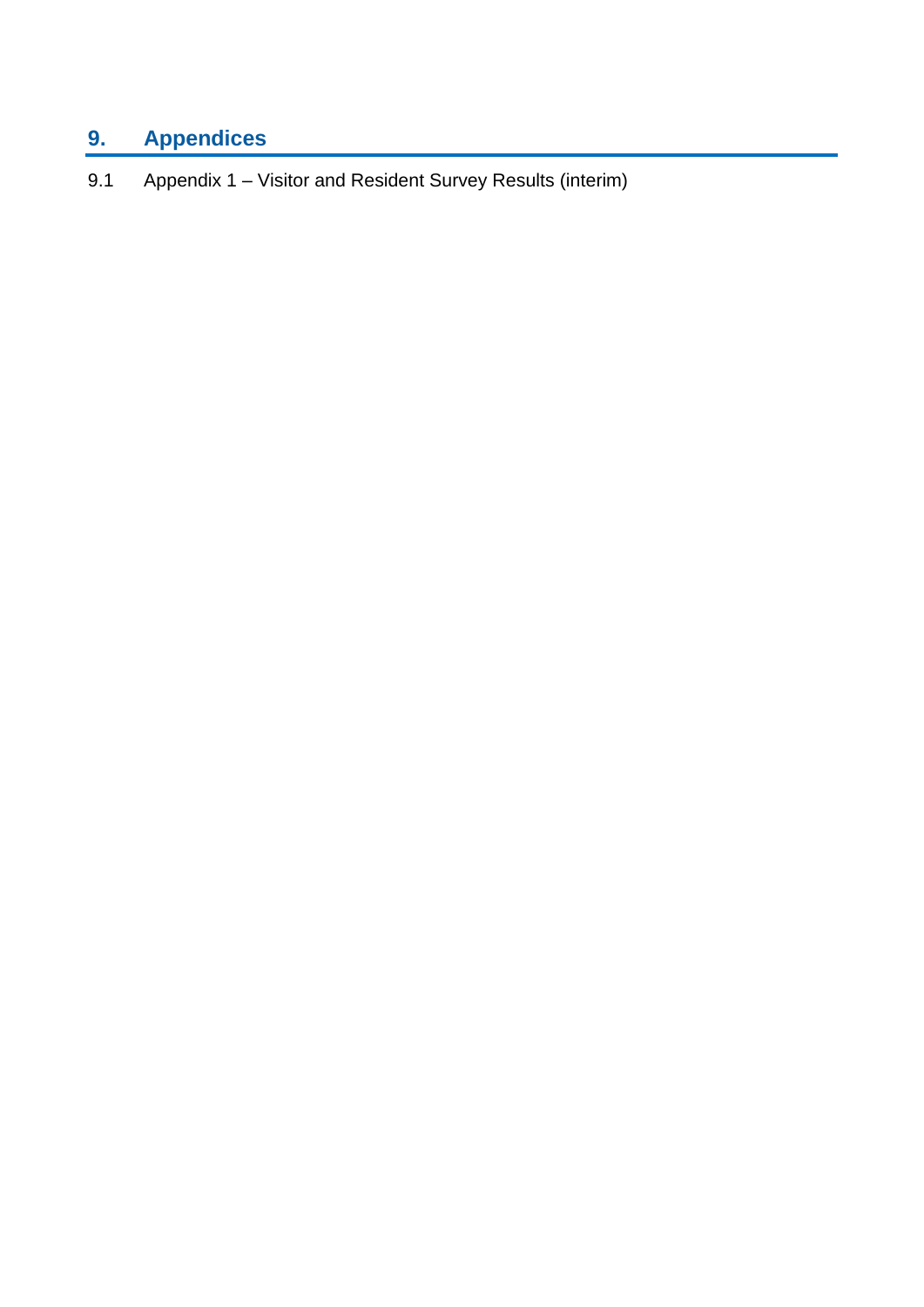# Open Streets Visitor Survey

This information has been compiled from surveys conducted during the pilot events which ran May to June 2019; collated by Sustrans



The majority of people travelled less than 2 miles to get to the event.



Almost half of people walked to the event, another quarter used the bus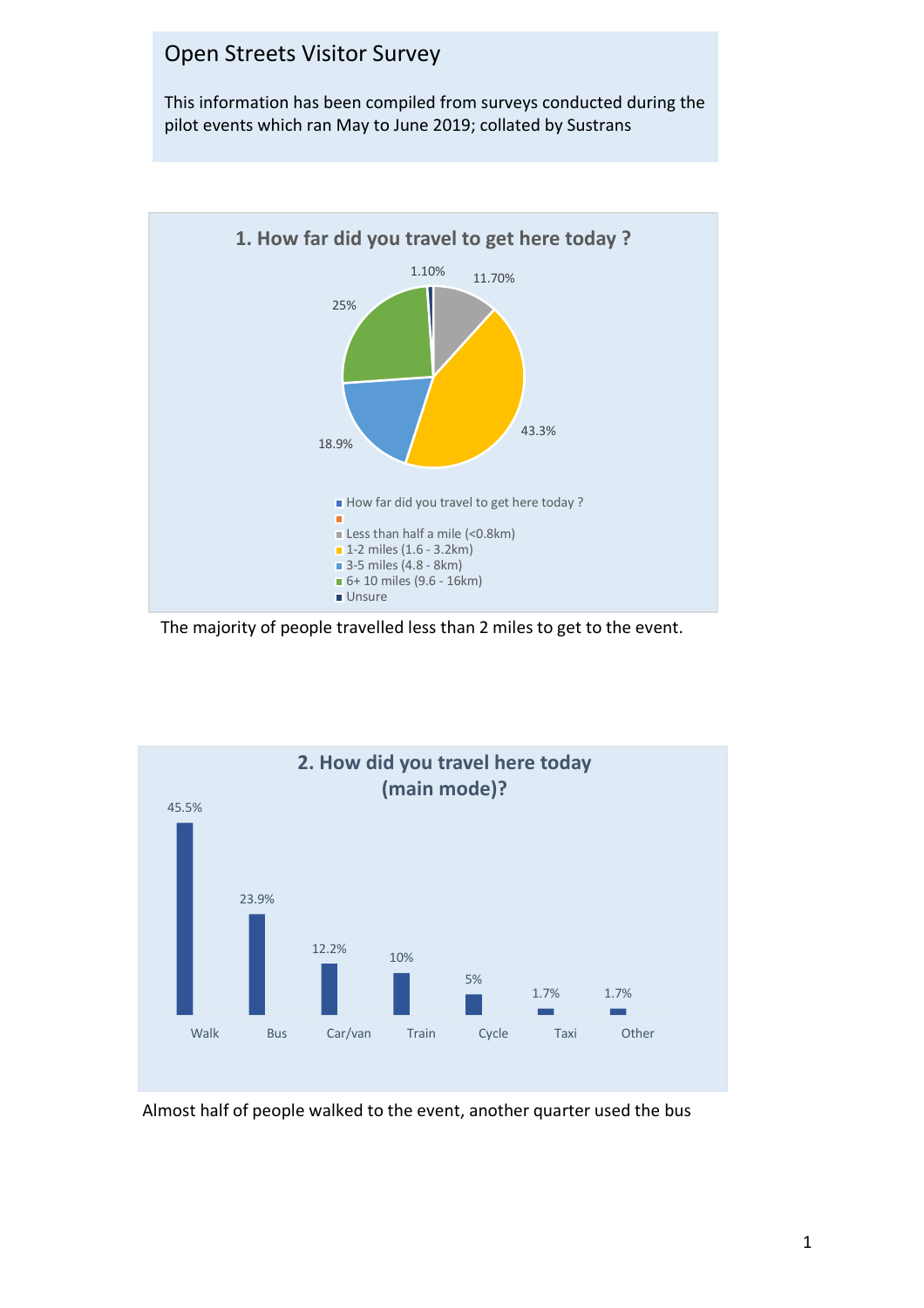

Open Streets seemed to attract more people who typically use active travel for everyday journeys. 42% compared to 32%



72% were visiting friends, family, socialising or visiting the area during Open Streets



64% of respondents felt Open Streets had positively affected their journey, compared to 6% who felt it had a negative effect; *this is not representative of all journeys due to only those enclosed streets being asked*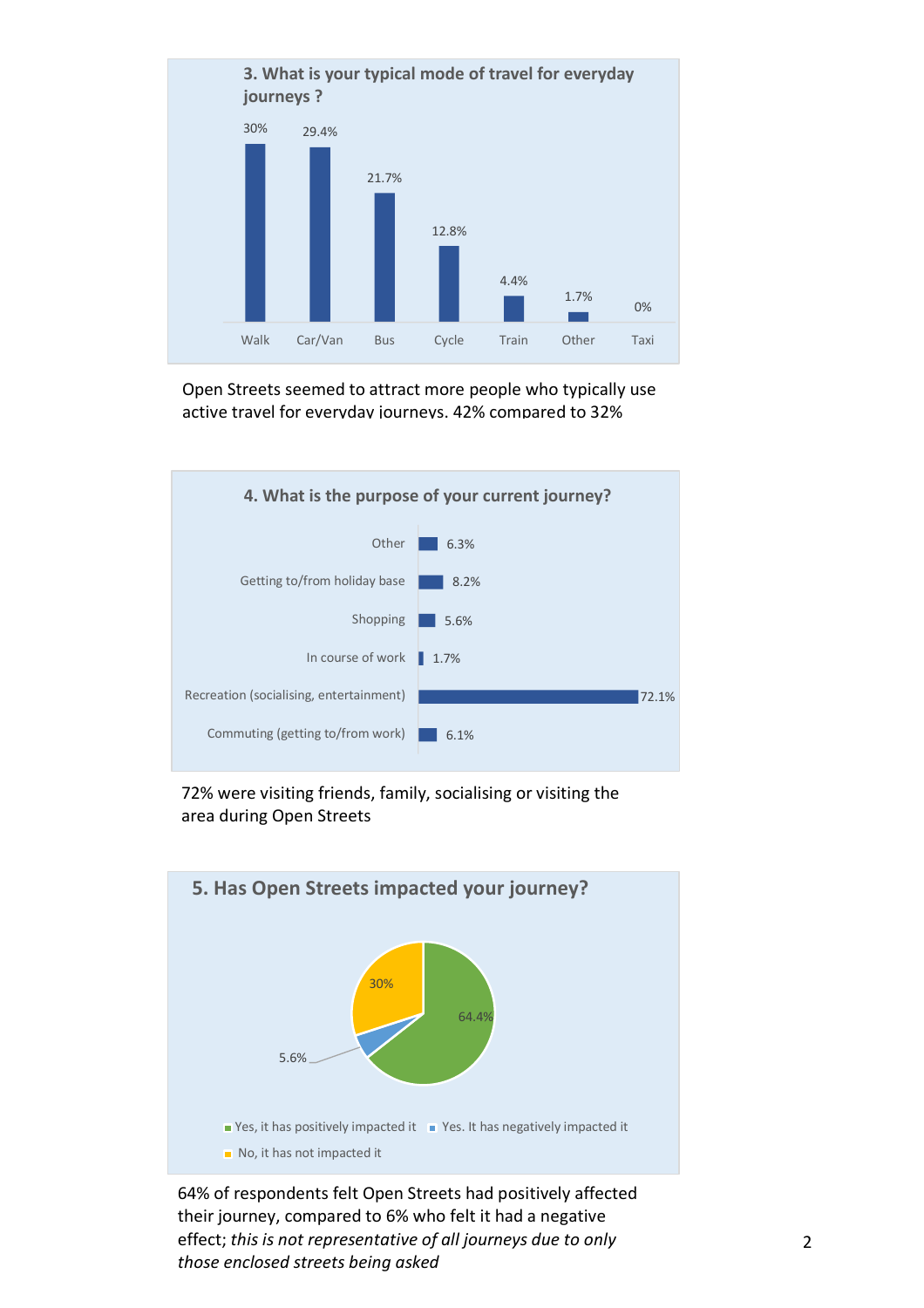

The vast majority of those surveyed were aware of Edinburgh Open Street events, though the majority were only aware on being in the event space

**7. To the best of your knowledge, has the Open Street event affected your ability to go about your day?** 



47% thought Open Streets had made going about their day easier compared to 5% who said that it made it harder